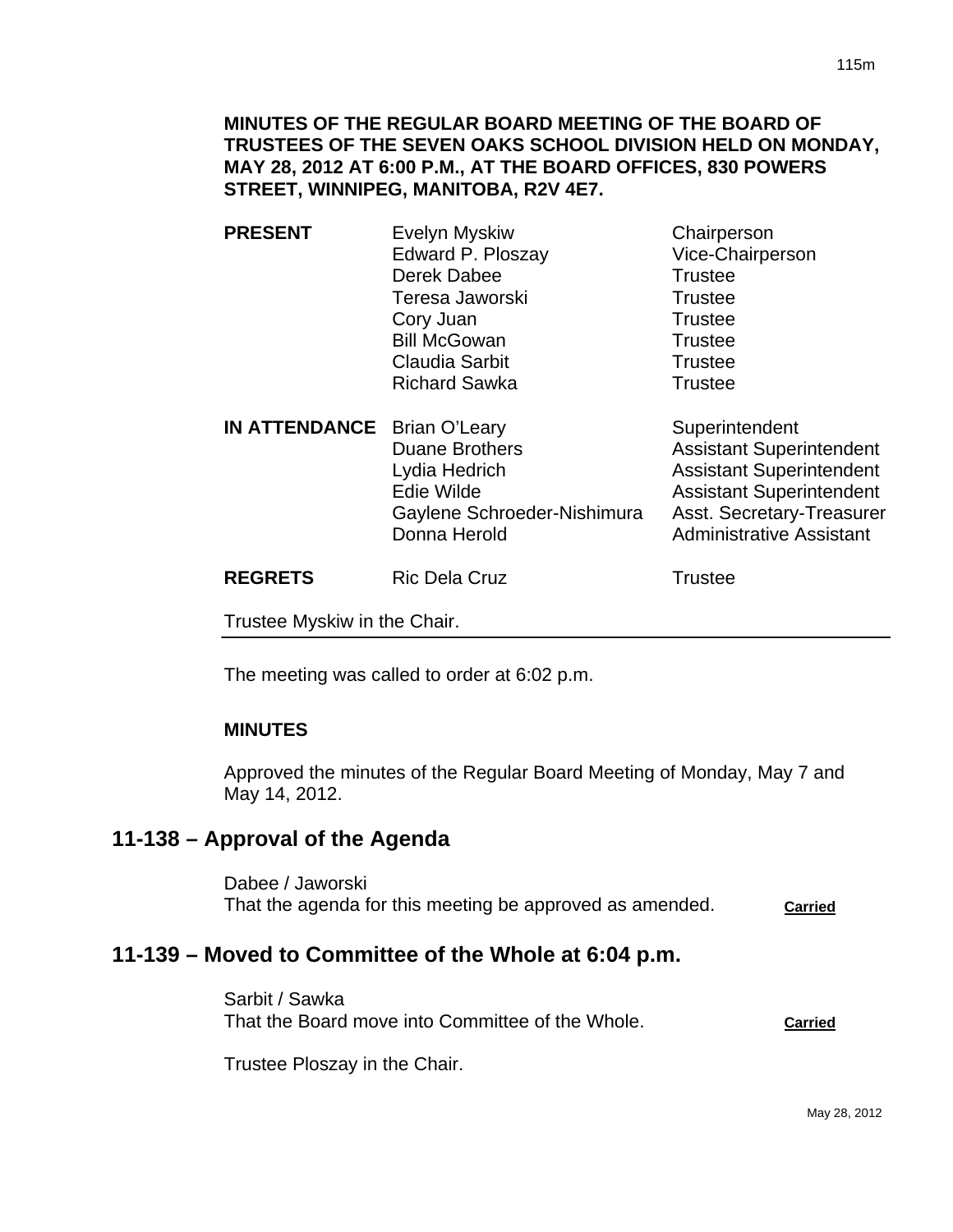**6:05 p.m. Presentation Kamwokya KCC Primary School** Jane Kansiime, Aida Kainza, Samual Kirya from Kampala, Uganda.

### **OFFICERS' REPORT**

Trustee Sawka reported on developments arising from collective bargaining.

Trustee Juan here entered the meeting at 6:59 p.m.

### **SUPERINTENDENTS' PERSONNEL REPORT**

# **11-140 – Superintendents' Personnel Report**

McGowan / Sarbit That the Superintendents' Personnel Report be ratified. **Carried**

#### ADMINISTRATIVE APPOINTMENTS

Appointed the following to Administrative positions effective September 4,  $2012$ 

Sandee Deck, Vice-Principal, West Kildonan Collegiate Melissa Delaronde, Vice-Principal (Teaching), Victory School Neil Dempsey, Vice-Principal, A.E. Wright School Susan Kurbis, Vice-Principal, H.C. Avery School

#### TEACHER APPOINTMENTS

Appointed the following to full-time (1.00) Limited Teacher-General (Term) contracts:

Ashley Enns, effective September 4, 2012 to June 28, 2013 Ivan Marynovskyy, effective May 22, 2012 to June 29, 2012 Lynn McLean, effective May 15, 2012 to June 26, 2012 Kiersten Neufeld, effective April 30, 2012 to June 29, 2012 Porfiria Pedrina, effective September 4, 2012 to June 28, 2013 Christopher Pereira, effective April 23, 2012 to June 29, 2012 Amanda Rivers, effective September 4, 2012 to June 28, 2013

### **SUPERINTENDENTS' PERSONNEL REPORT**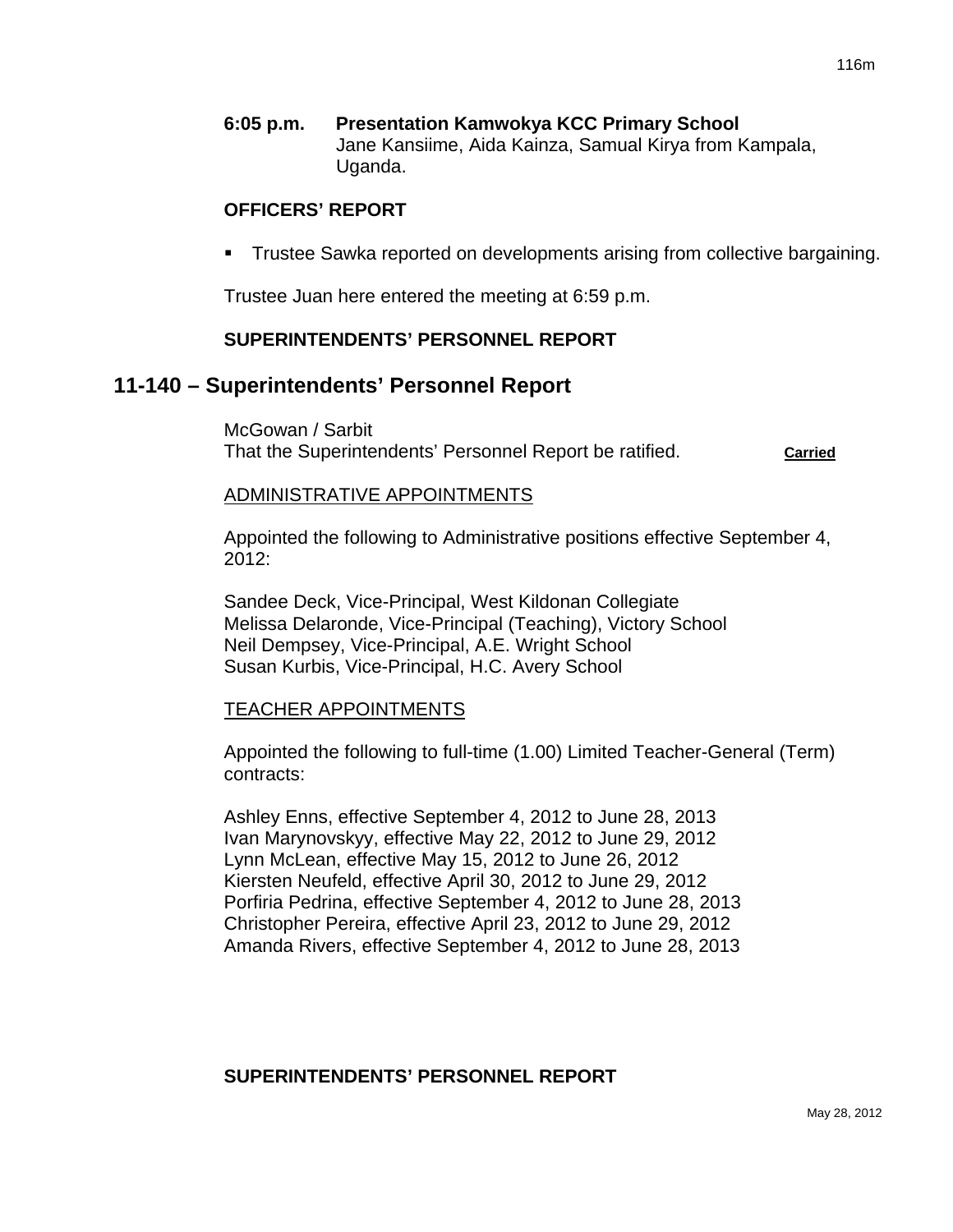# TEACHER LEAVES OF ABSENCES

Granted the following leaves of absence, without pay, effective the 2012-2013 school year:

Jillian Bjornson (.10) Alison Wells (.40)

## CLINICIAN LEAVE OF ABSENCE

Granted Kelly Ring-Whiklo a part-time (.50) leave of absence, without pay, effective the 2012-2013 school year.

### TEACHER MATERNITY AND PARENTAL LEAVE

Granted parental leave to Ashley Brasca, effective May 18, 2012 to June 29, 2012

### EDUCATIONAL ASSISTANT APPOINTMENTS

Appointed the following to full-time Educational Assistant positions:

Alma Brigole, effective May 14, 2012 Garth Emmonds, effective May 22, 2012 Jolanta Glowala, effective May 14, 2012 Barbara Poworoznyk, effective May 17, 2012

### EDUCATIONAL ASSISTANT RETIREMENT

Received notice of intent to retire from Darla Grinham, effective June 1, 2012.

### SECRETARIAL-CLERICAL APPOINTMENT

Appointed Jacqueline Jeffery to a part-time (.50) secretarial-clerical position effective August 27, 2012.

#### CUSTODIAN APPOINTMENT

Appointed Oscar Millet to the position of full-time (8 hours per day) custodian, effective May 28, 2012.

### SUPERINTENDENTS' PERSONNEL REPORT MOTIONS

Rescinded the following Superintendents' Personnel Report motions:

# **SUPERINTENDENTS' PERSONNEL REPORT**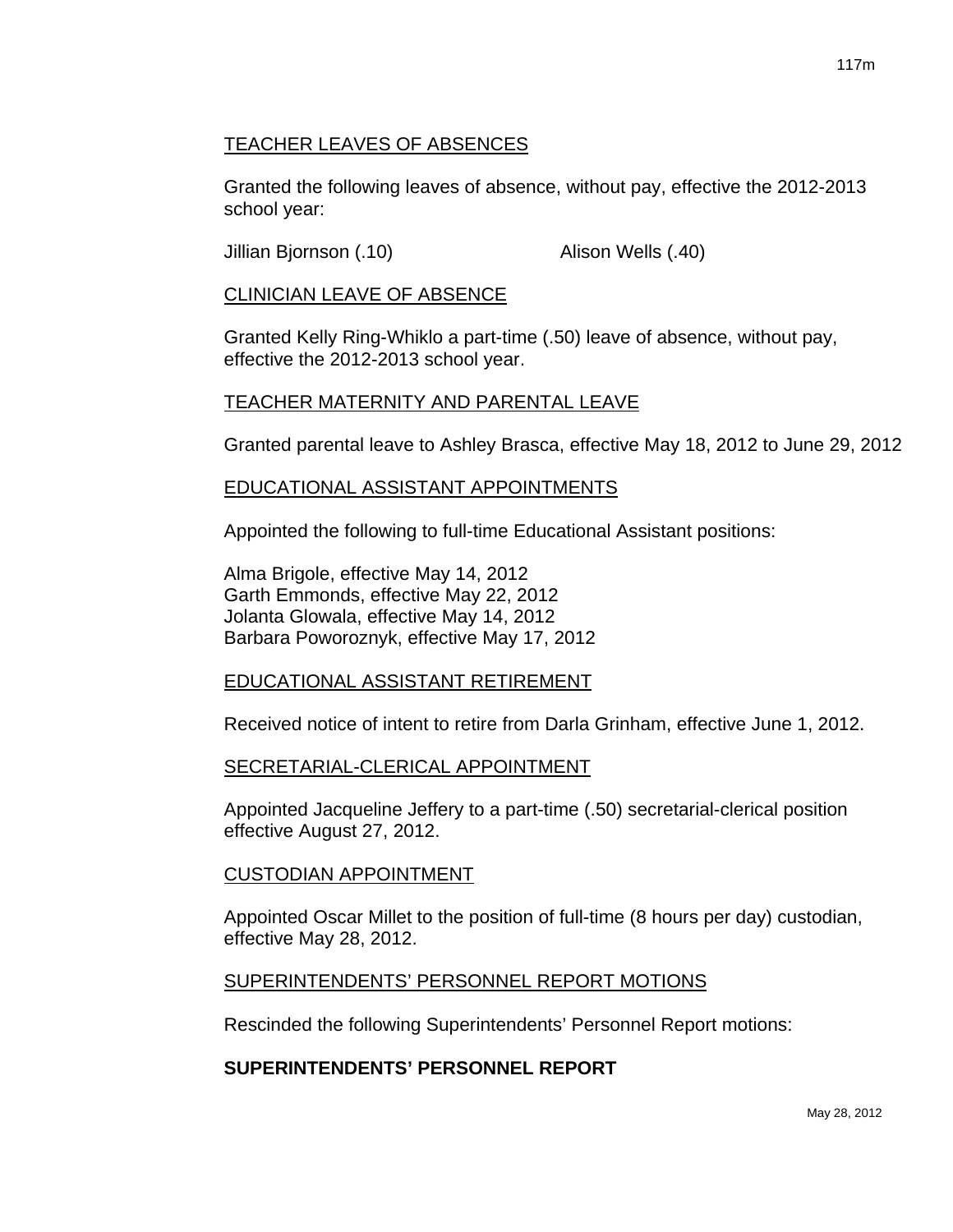#11-132 – appointing Ivan Marynovskyy to a full-time (1.00) Limited Teacher-General (Term) contract effective May 28, 2012 to June, 29, 2012.

#11-132 – appointing Barbara Poworoznyk to a full-time (1.00) Educational Assistant position effective May 1, 2012.

# **SUPERINTENDENTS' REPORT**

The following matters were received as information:

- Draft Board Retreat Agenda.
- **Maples Heritage Show.**
- **Healthcare, Vision and Dental Benefits Plans Update.**
- MSBA Pension Trustees Meeting Minutes.

# **TRUSTEE ENQUIRIES / INFORMATION**

- Trustee Sarbit discussed the Residential Planning and Land Dedication for School Sites meeting.
- **Trustee Ploszay made enquiries regarding Literacy and Math curriculums** (to be deferred to a future meeting).
- **Trustee Juan commented to the Board about the Seven Oaks Divisional** Fiddle Concert on May 22<sup>nd</sup>.

# **11-141 – Type A School Bus Tender**

McGowan / Juan

That Maxim Truck and Trailer be awarded the 2012-2013 Type A School Bus Tender on the basis of low bid. **Carried**

**7:50 p.m.** Presentations by Penny Raymond, EDGE Program and Pierre Feng, KYAC Program.

# **11-142 – Ward Boundaries**

Sawka / Ploszay Approved that the Board adjust Ward Boundaries for the 2014 election by shifting polls OK10, OK11 and OK39 from Ward II to Ward III. **Carried**

# **11-143 – Balanced School Day**

Sarbit / Jaworski

Recommended Action: That the Board approves and supports Margaret Park and West St. Paul School's request to implement the Balanced School Day for the 2012-2013 school year. **Carried**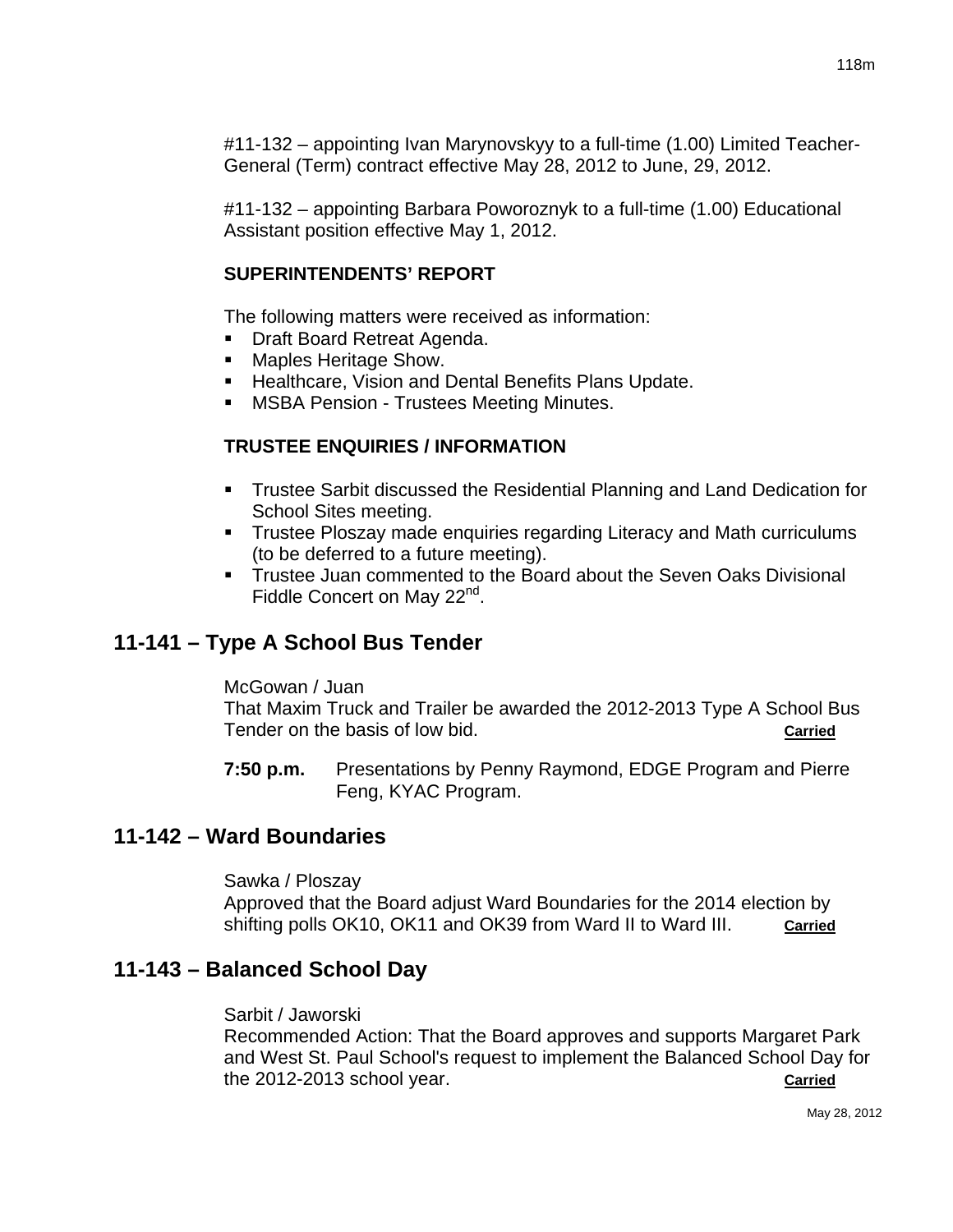# **11-144 – By-Law No. 2-2012**

Juan / Jaworski

Approved that By-Law No. 2-2012 for the purpose of borrowing the sum of \$592,600.00 dollars for the purpose of the École Constable Edward Finney Roof Replacement (\$3,800.00), Maples Collegiate Roof Replacement (\$565,800.00) and École Leila North Community School Renovations to Develop Washroom Facilities (\$23,000.00), be given first reading. **Carried**

## **CONSENT AGENDA**

# **11-145 – Consent Agenda**

Sawka / Dabee That the Consent Agenda be approved. **Carried**

#### Affinity Firestop Consultants Invoice No. 1205-01

That Invoice No. 1205-01 for the Maples Roof Phase 2 project in the amount of \$2,336.25 be paid to Affinity Firestop Consultants.

#### Affinity Firestop Consultants Invoice No. 1205-02

That Invoice No. 1205-02 for the Maples Roof Phase 2 project in the amount of \$2,336.25 be paid to Affinity Firestop Consultants.

#### Shelmerdine Ltd. Invoice No. 116718

That Invoice No. 116718 for the Maples Sports Field Redevelopment project in the amount of \$11,434.50 be paid to Shelmerdine Ltd.

#### Statutory Holdback on Shelmerdine Invoice No. 116718

That the Statutory Holdback on Invoice No. 116718 for the Maples Sports Field Redevelopment project in the amount of \$1,210.00 be paid to the SOSD/Shelmerdine Ltd. 001-Maples Field account.

#### Statutory Holdback on Shelmerdine Invoice No. 116718

That the Statutory Holdback on Invoice No. 116718 for the Maples Sports Field Redevelopment project in the amount of \$1,210.00 be paid to the SOSD/Shelmerdine Ltd. 001-Maples Field account. **CONSENT AGENDA**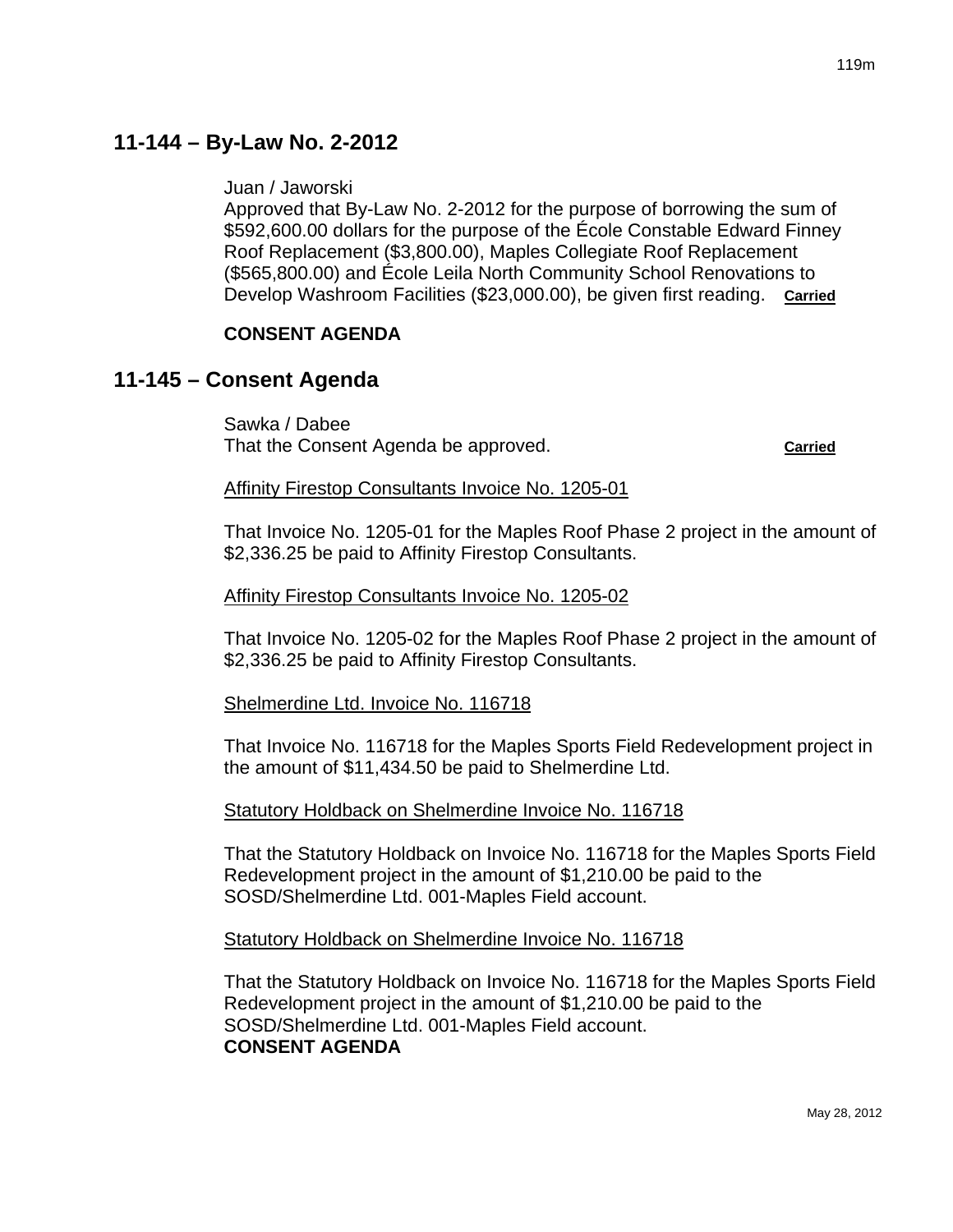### Shelmerdine Ltd. Invoice No. 11655-1

That Invoice No. 116551-1 for the Maples Sports Field Redevelopment project in the amount of \$26,117.44 be paid to Shelmerdine Ltd.

#### Statutory Holdback on Shelmerdine No. Invoice 116551-1

That the Statutory Holdback on Invoice No. 116551-1 for the Maples Sports Field Redevelopment project in the amount of \$2,763.75 be paid to the SOSD/Shelmerdine Ltd. 001-Maples Field account.

#### Shelmerdine Ltd. Invoice No. 116223CR

That Invoice No. 116223CR for the Maples Sports Field Redevelopment project in the amount of -\$1,917.03 be credited to Seven Oaks School Division by Shelmerdine Ltd.

#### Statutory Holdback on Shelmerdine Ltd. Invoice No. 116223CR

That the Statutory Holdback on Shelmerdine Ltd. Invoice No. 116223CR for the Maples Sports Field Redevelopment project in the amount of -\$202.86 be paid to the SOSD/Shelmerdine Ltd. 001-Maples Field account.

#### SMS Engineering Ltd. Invoice No. 47764

That Invoice No. 47764 for the Maples Collegiate Chiller Replacement - Geothermal Feasibility Study in the amount of \$12,439.88 be paid to SMS Engineering Ltd.

#### Westland Construction Ltd. Invoice No. 11154

That Invoice No. 11154 (Final Progress Billing) for the Garden City Collegiate Additions & Renovations (Link) project in the amount of \$26,195.20 be paid to Westland Construction.

#### Westland Construction Ltd. Invoice No. 11155HB1

That Invoice No. 11155HB1 (Holdback Release on Final Progress Billing Invoice 11154) for the Garden City Collegiate Additions & Renovations (Link) project in the amount of \$2,123.93 be paid to Westland Construction.

### **CONSENT AGENDA**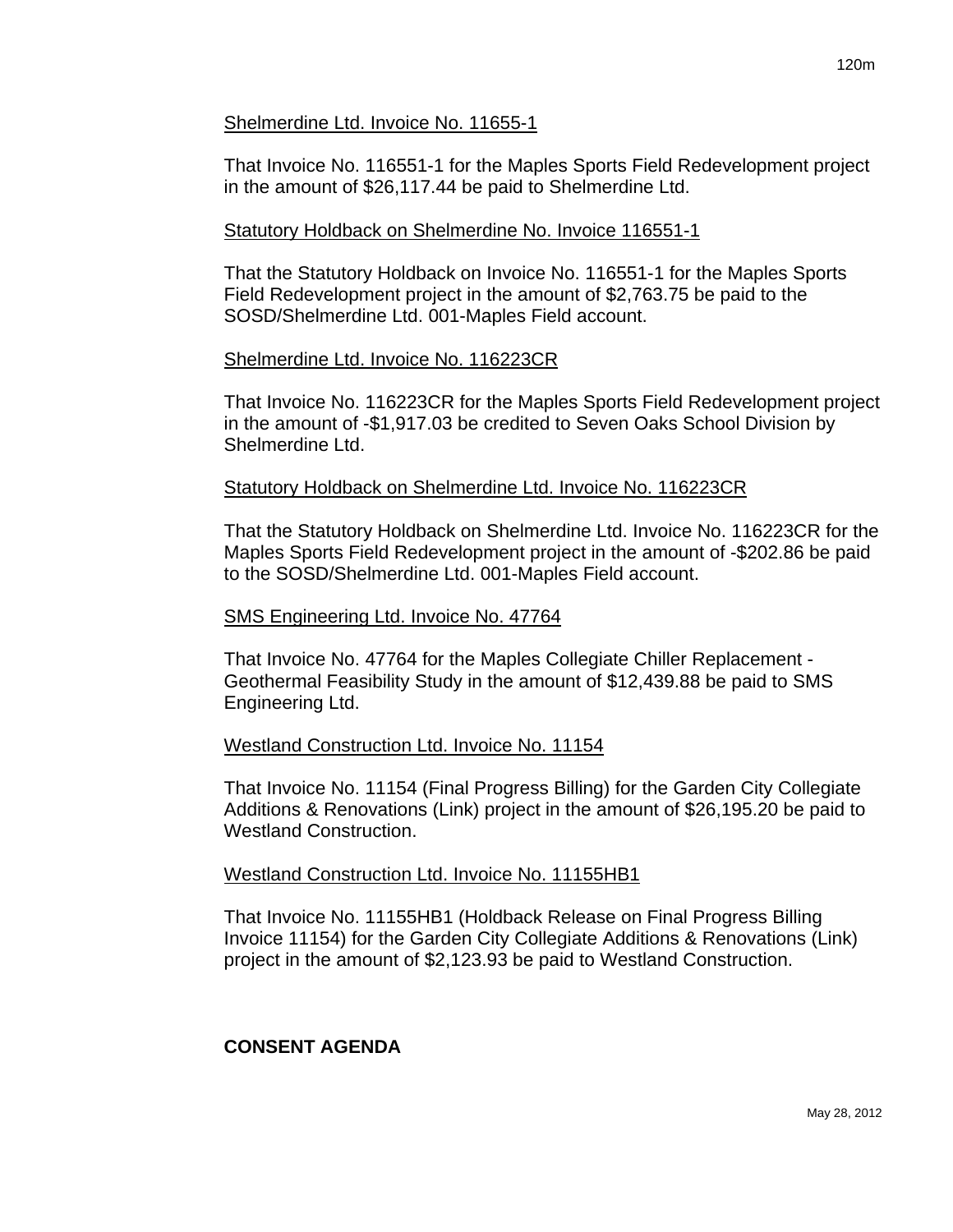Release Balance of Statutory Holdback to Westland Construction Ltd.

That the balance of the 7-1/2% Statutory Holdback in the amount of \$311,425.48 plus

GST and interest earned in relation to the Garden City Collegiate for the Addition & Renovations (Link) project be paid to Westland Construction Ltd., subject to the approval of the Board's solicitor.

# Renewal of Lease - Aleph Bet Child Life Enrichment Program - Forest Park Satellite Site

That the Board sign a lease renewal for the September 1, 2012 to June 30, 2013 term with Aleph Bet Child Life Enrichment Program - Forest Park Satellite Site for the rental of day care space for the Before & After School Program at Forest Park School at a rental fee of \$161.60 per month.

### Renewal of Lease - Aleph Bet Child Life Enrichment Program - Margaret Park Satellite Site

That the Board sign a lease renewal for the September 1, 2012 to June 30, 2013 term with Aleph Bet Child Life Enrichment Program - Margaret Park Satellite Site for the rental of day care space at Margaret Park School at a rental fee of \$745.20 per month.

# Renewal of Lease - Collicutt Before and After School Program

That the Board sign a lease renewal for the September 1, 2012 to June 30, 2013 term with Collicutt Before and After School Program for the rental of gymnasium space at Collicutt School at a rental fee of \$161.60 per month.

# Renewal of Lease - Little Dipper Montessori Nursery

That the Board sign a lease renewal for the September 1, 2012 to June 30, 2013 term with Little Dipper Montessori Nursery for the rental of day care space at Collicutt School at a rental fee of \$660.60 per month.

### Renewal of Lease - Kidi-Garden Day Nurseries Inc.

That the Board sign a lease renewal for a July 1, 2012 to June 30, 2013 term with Kidi-Garden Day Nurseries Inc. for the rental of Seven Oaks School, 172 Smithfield Avenue at a rental fee of \$2,605.75 per month.

# **CONSENT AGENDA**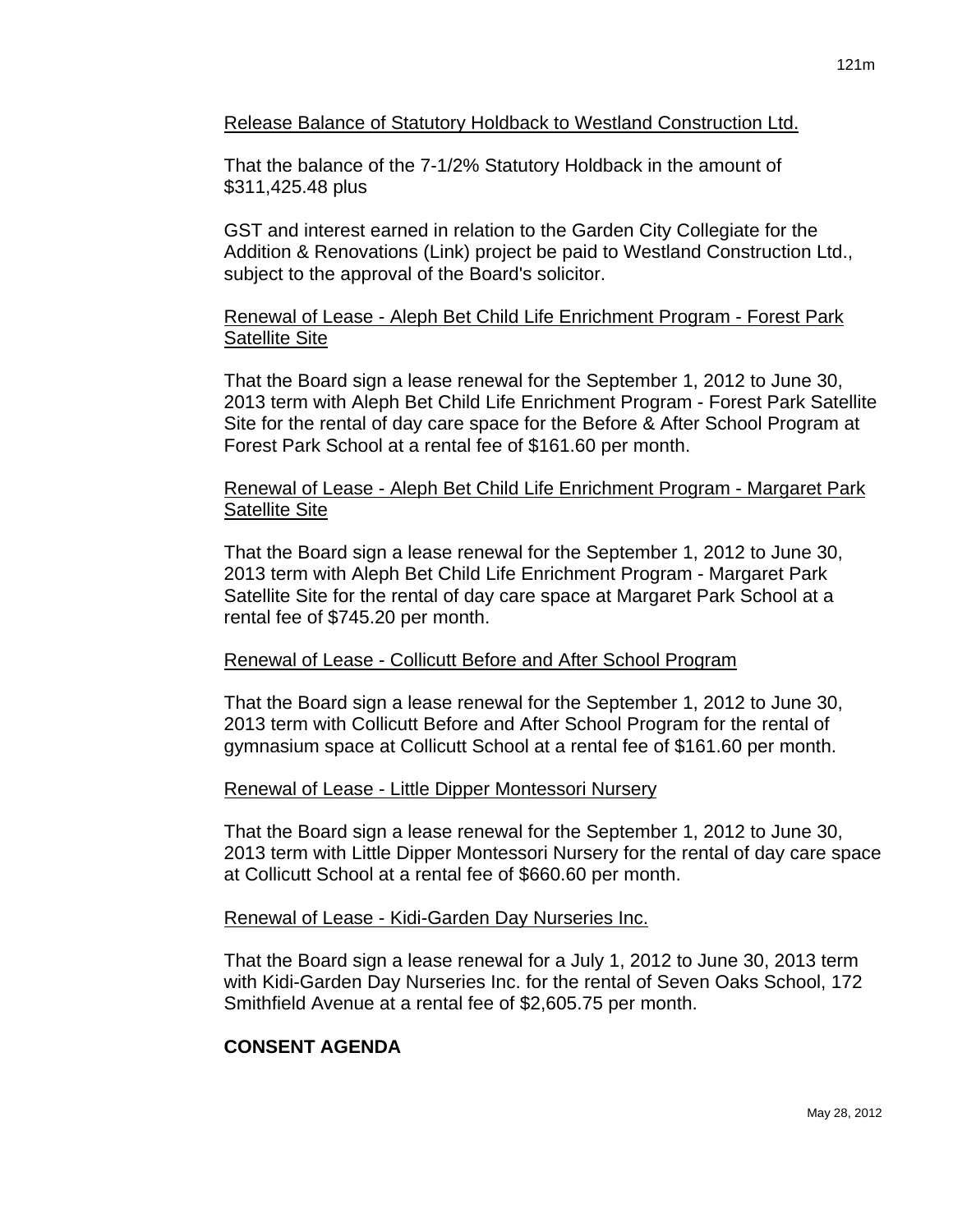### Renewal of Lease - Kidi-Garden Day Nurseries Inc. - Victory School Site

That the Board sign a lease renewal for the September 1, 2012 to June 30, 2013 term with Kidi-Garden Day Nurseries Inc. for the rental of the gymnasium, mini-gymnasium and library at Victory School at a rental fee of \$161.60 per month.

#### Renewal of Lease - Manitoba Association of School Superintendents

That the Board sign a lease renewal for the July 1, 2012 to June 30, 2013 term with the Manitoba Association of School Superintendents for the rental of office space at the Ben Zaidman Educational Resource Centre at a rental fee of \$457.75 per month.

#### Renewal of Lease - Maples Day Care

That the Board sign a lease renewal for the July 1, 2012 to June 30, 2013 term with Maples Day Care for the rental of day care space at École Constable Edward Finney School at a rental fee of \$1,746.00 per month.

#### Renewal of Lease - O.K. Before and After School Child Care Centres Inc.

That the Board sign a lease renewal for the September 1, 2012 to June 30, 2013 term with O.K. Before and After School Child Care Centres Inc. for the rental of the mini-gymnasiums at A.E. Wright Community School, École Constable Finney School, Elwick Community School and O.V. Jewitt Community School at a rental fee of \$161.60 per month per site.

#### Renewal of Lease - O.K. Before and After School Child Care Centres Inc.

That the Board sign a lease renewal for the September 1, 2012 to June 30, 2013 term with O.K. Before and After School Child Care Centres Inc. - Kindergarten Child Care Program for the rental of day care space at O.V. Jewitt Community School at a rental fee of \$450.00 per month.

#### Renewal of Lease - Seven Oaks Child Care Centre Inc.

That the Board sign a lease renewal for the September 1, 2012 to June 30, 2013 term with Seven Oaks Child Care Centre Inc. for the rental of the gymnasium, including storage facility in the gymnasium area at R.F. Morrison School at a rental fee of \$161.60 per month.

# **CONSENT AGENDA**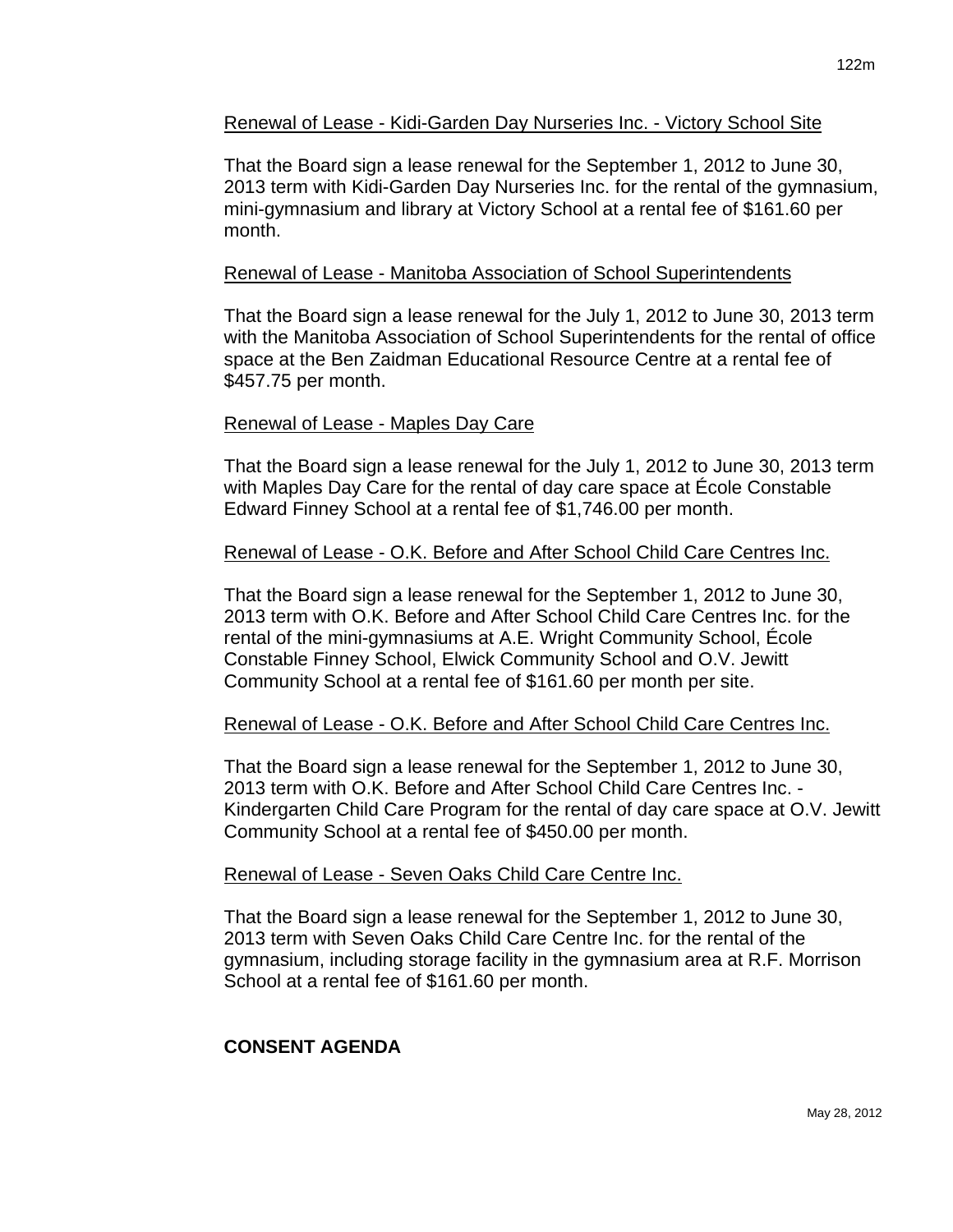## Renewal of Lease - (SOPA) Educational Assistants of Seven Oaks

That the Board sign a lease renewal for the July 1, 2012 to June 30, 2013 term with the Educational Assistants of Seven Oaks for the rental of office space at Edmund Partridge Community School at a rental fee of \$75.00 per month.

## Renewal of Lease - Seven Oaks Teachers' Association

That the Board sign a lease renewal for the July 1, 2012 to June 30, 2013 term with Seven Oaks Teachers' Association for the rental of office space at Ben Zaidman Educational Resource Centre at a rental fee of \$115.00 per month.

## Renewal of Lease - Sugar-N-Spice Kiddie Haven Inc.

That the Board sign a lease renewal for the July 1, 2012 to June 30, 2013 term with Sugar-N-Spice Kiddie Haven Inc. for the rental of day care space at École Riverbend Community School at a rental fee of \$2,025.00 per month.

## Renewal of Lease - Sugar-N-Spice Kiddie Haven Inc. School Age Program

That the Board sign a lease renewal for the September 1, 2012 to June 30, 2013 term with Sugar-N-Spice Kiddie Haven Inc. School Age Program for the rental of the mini-gymnasium at École Riverbend Community School at a rental fee of \$161.60 per month.

# Renewal of Lease - Sugar-N-Spice Kiddie Haven Inc.

That the Board sign a lease renewal for the July 1, 2012 to June 30, 2013 term with Sugar-N-Spice Kiddie Haven Inc. for the rental of day care space at West Kildonan Collegiate at a rental fee of \$4,182.00 per month.

### Renewal of Lease - Sunny Mountain Child Care Centre (1985) Inc. - Belmont Before & After School Program

That the Board sign a lease renewal for the September 1, 2012 to June 30, 2013 term with Sunny Mountain Child Care Centres (1985) Inc. - Belmont Before and After School Program for the rental of the gymnasium, music room and kindergarten room at Belmont School at a rental fee of \$161.60 per month.

### Renewal of Lease - Sunny Mountain Day Care Centre (1985) Inc.

That the Board sign a lease renewal for the July 1, 2012 to June 30, 2013 term with Sunny Mountain Day Care Centre (1985) Inc. for the rental of the **CONSENT AGENDA**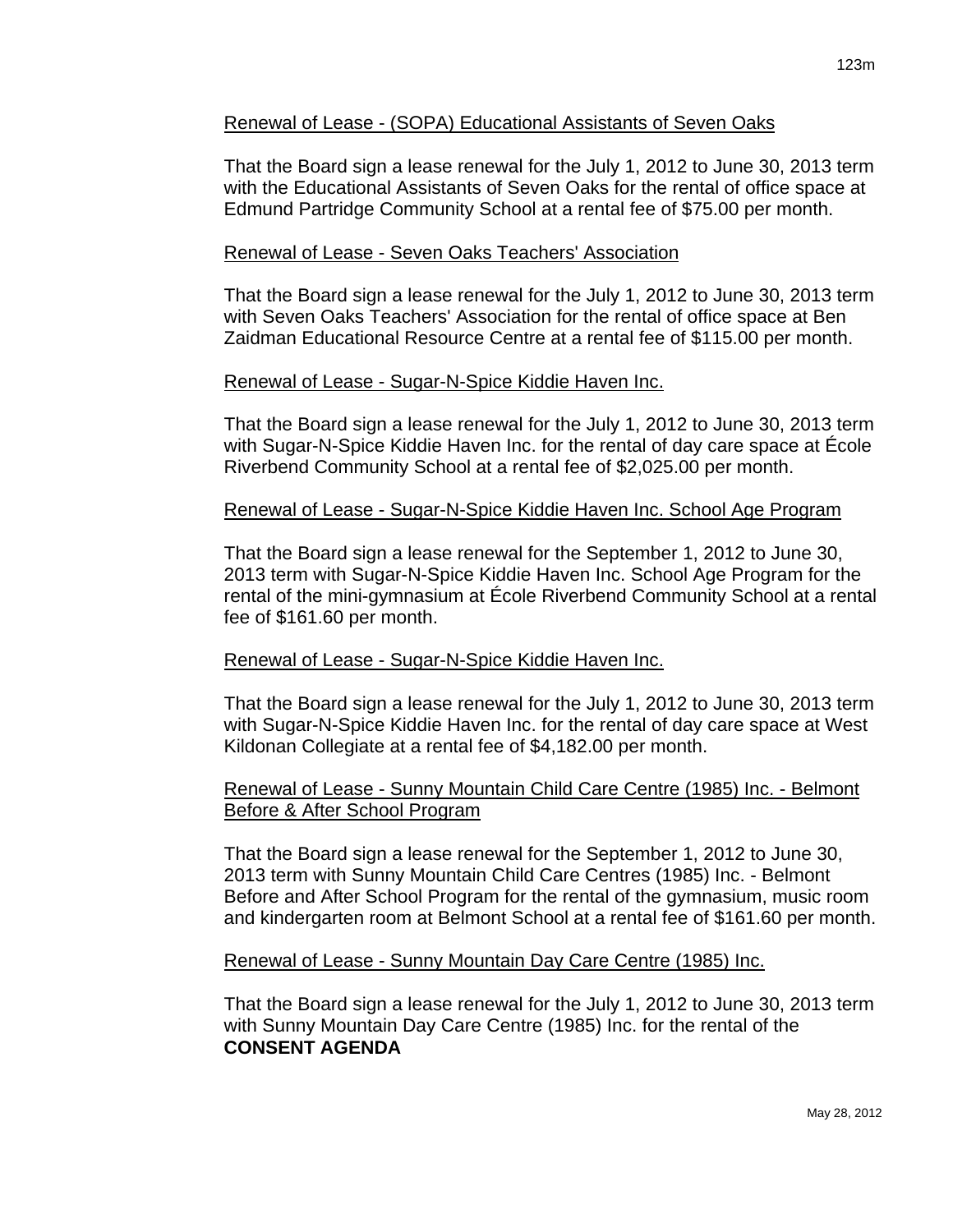# Renewal of Lease - YM-YWCA of Winnipeg Before and After School Program

That the Board sign a lease renewal for the September 1, 2012 to June 30, 2013 term with YM-YWCA of Winnipeg Before and After School Program for the rental of the mini-gymnasium at West St. Paul School at a rental fee of \$161.60 per month.

# **CONFERENCE REPORTS**

 Adair Warren, Principal, Met School: A.E.R.A. Annual Meeting, April 13 to 17, 2012 - Vancouver, British Columbia.

Sandee Deck, Vice-Principal, H.C. Avery School: Harbour of Hope: Health and Physical Literacy, Physical and Health Education Canada, May 9 to 13, 2012 - Halifax, Nova Scotia.

Jennifer McGowan, Teacher, ÉSOMS: National Council of Teachers of Mathematics (NCTM), April 25 to 28, 2012 - Philadelphia, Pennsylvania.

Myron Tarasiuk, Teacher, R.F. Morrison School: National Ukrainian Teacher's Conference, May 4 to 6, 2012 - Toronto, Ontario.

Janice Deck, Teacher, A.E. Wright School: 22nd National Orff Conference: Music for Children, April 19 to 22, 2012 - Vancouver, British Columbia.

# **OTHER REPORTS**

Trustee Jaworski commented on Home Depot's donation of supplies and staff for Fayza's Garden.

Trustee Dabee commented on Safety and Insurance.

Superintendent O'Leary informed the Board that Breakfast Television would be broadcasting live from the Met School on May 29.

# **CORRESPONDENCE**

 Leslie Deck, SOTA President: Agreement with the Board's proposal of a joint committee to review and implement a process for bulletining of positions.

# **CORRESPONDENCE**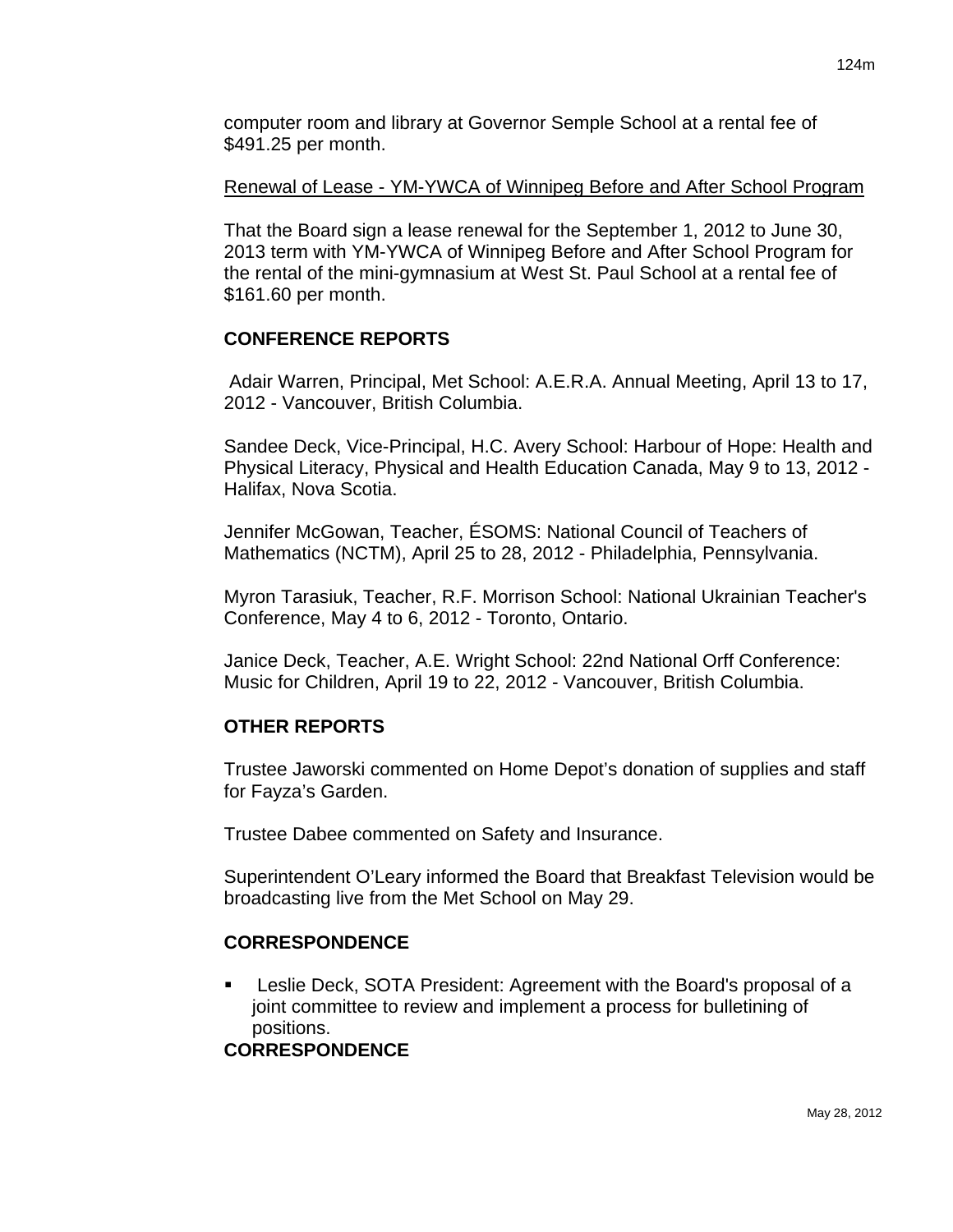- Winnipeg Humane Society: Welfare of Circus Animals in Manitoba.
- Newcomer Youth Educational Support Services: First Annual Fundraising Dinner of June 9, 2012.
- **Healthy Child Manitoba: Youth Health Survey (YHS) 2012.**
- Carolyn Duhamel, Executive Director, MSBA: Education Legislation Update.
- Law and Education: May 5 to 8, 2013 Fairmont Hotel, Winnipeg.
- MSBA e-bulletins: May 9 and May 12, 2012.
- Gaylene Schroeder-Nishimura, Assistant Secretary-Treasurer: 2012-13 Non-Resident Fees.
- **EXECT Arror Mavins, Acting Director, Schools' Finance Branch: Public Schools** Enrolment and Categorical Grants Reporting for the 2012-13 School Year instruction booklet (available at [www.edu.gov.mb.ca/k12/finance/index.html\)](http://www.edu.gov.mb.ca/k12/finance/index.html).
- Rick Dedi, Executive Director, The Public Schools Finance Board: May 2, 2012 - Andrews Early Learning Centre - Victory School Stand-alone Childcare - Approval to Proceed to 100% Construction Documents.
- Rick Dedi, Executive Director, The Public Schools Finance Board: May 7, 2012 - Amber Trails New K-8 School - Approval to Proceed to Design Development.
- Rick Dedi, Executive Director, The Public Schools Finance Board: May 9, 2012 - Maples Collegiate Institute - Roof Replacement Phase 2.
- Kelly Henderson, Manager, Finance & Administration, MSBA: Travel Accident Insurance.
- Keith Thomas, Risk Manager, Manitoba School Boards Association: Workplace Safety and Health initiative - \$2,000 Reasons to be SAFE contest for High Schools in Manitoba.
- **Province of Manitoba News Release: May 11, 2012 New Legislation** Would Promote Affordability for University Students: Selby.
- Province of Manitoba News Release: May 11, 2012 Province Announces Grants to Help Students Learn About Environment, Nature Helping Their Communities (Community Gardens, Outdoor Classrooms, Playground Renewal Among Projects Made Possible by Provincial Funding: Allan).
- Province of Manitoba News Release: May 16, 2012 Manitoba Improving Quality of Math Education by Strengthening Curriculum, High School Courses, Teacher Training: Allan.
- Province of Manitoba News Release: May 17, 2012 Province Providing Additional Support to Help English as an Additional Language Students - Funding will also Benefit Students from War-affected Backgrounds: Allan.
- Province of Manitoba News Release: May 17, 2012 Manitoba Moving Forward with Legislation that would Eliminate Overlap with Federal Election Dates - First-in-Canada Legislation would also Appoint Independent Commissioner on Political Party Funding, Create Plain-language Election Financing Act: Howard.

# **CORRESPONDENCE**